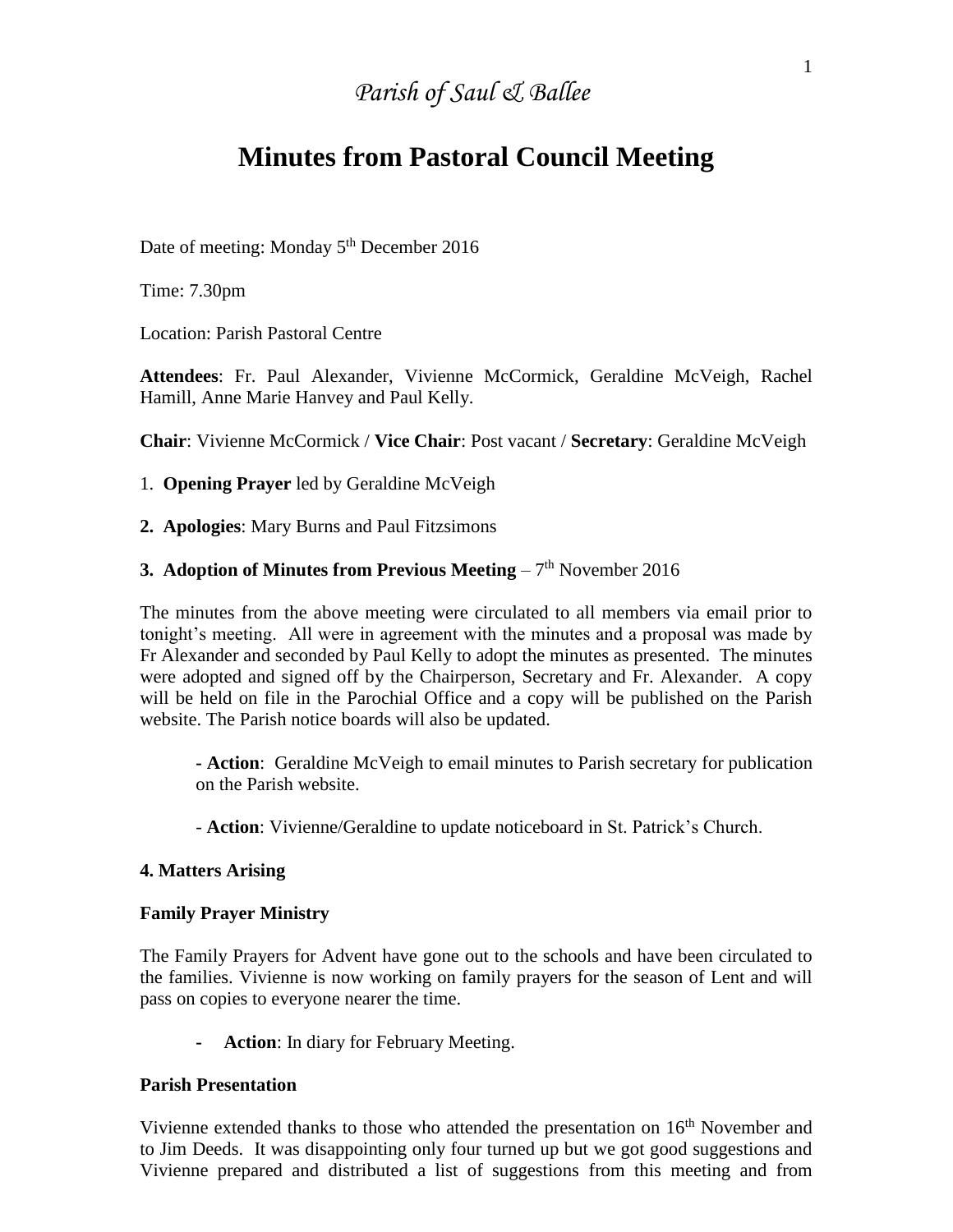previous Pastoral Council's brainstorming sessions which will enable us to draw up our new plan for 2017. Members were asked to take this list away and have a look before our next meeting at any ideas we may be able to work on during 2017.

-**Action**: Members to have a look at the list of suggestions with a view to drawing up our Pastoral Plan for 2017.

## **PPC Retreat Day**

Vivienne has emailed Tobar Mhuire to extend our thanks for facilitating our Retreat Day and has received a reply saying they were delighted to have been of assistance.

**- Action:** No further action required

## **Parish Newsletter**

The December issue of the Newsletter went out at the weekend. Vivienne is going to work on the March issue next month and will include an item on the Called and Gifted course.

**- Action:** In diary for February Meeting.

## **Christmas Masses/Carol Service**

The times of Christmas Masses are in the Bulletin and on the Parish website.

Confessions will be after 10.00am Mass in Saul on Monday, and Wednesday before Christmas and from 12.00-1.00pm on Christmas Eve. There will be no Penitential Service in Downpatrick. There will be tea and biscuits in the Pastoral Centre after the Carol Service and some help will be needed with the tea.

**- Action:** No further action required

## **Parish Services: Baptisms, Weddings, Funerals**

Vivienne and Geraldine met with the Finance Committee on two occasions to try to reach a decision on the definition of a parishioner and we will arrange a further meeting to finalise this, we need to add something about the need to worship in the parish. Applications for Birth and Marriage Certificates must be applied for in writing. It was agreed that the fee for the use of the Church for a wedding will be £200 for a Parishioner and £300 for a non-Parishioner. Fr Alexander needs to meet with the couple before any wedding can be confirmed. The cost of a grave or a niche in the Columbarium will be £300 for a Parishioner – no graves are available for non-Parishioners. Non-Parishioners can purchase a niche in the Columbarium for  $£1,000$ . The Parish has no further land suitable for graves. There may be some graves available in the old cemetery. There are already three rows of graves sold in the new cemetery with only 76 graves remaining. A fee for the use of the Church for Baptism will be at the discretion of the Parish Priest. There is no charge for Sacraments, the charge is for the use of the Church. The Cemetery Policy will now need to be changed and another meeting with the Finance Committee will be arranged after Christmas. There will be a notice in the Bulletin about infringement of the Parish Cemetery Regulations in Cemetery C (beside the Columbarium) and there is also a notice in the Newsletter about the infringements.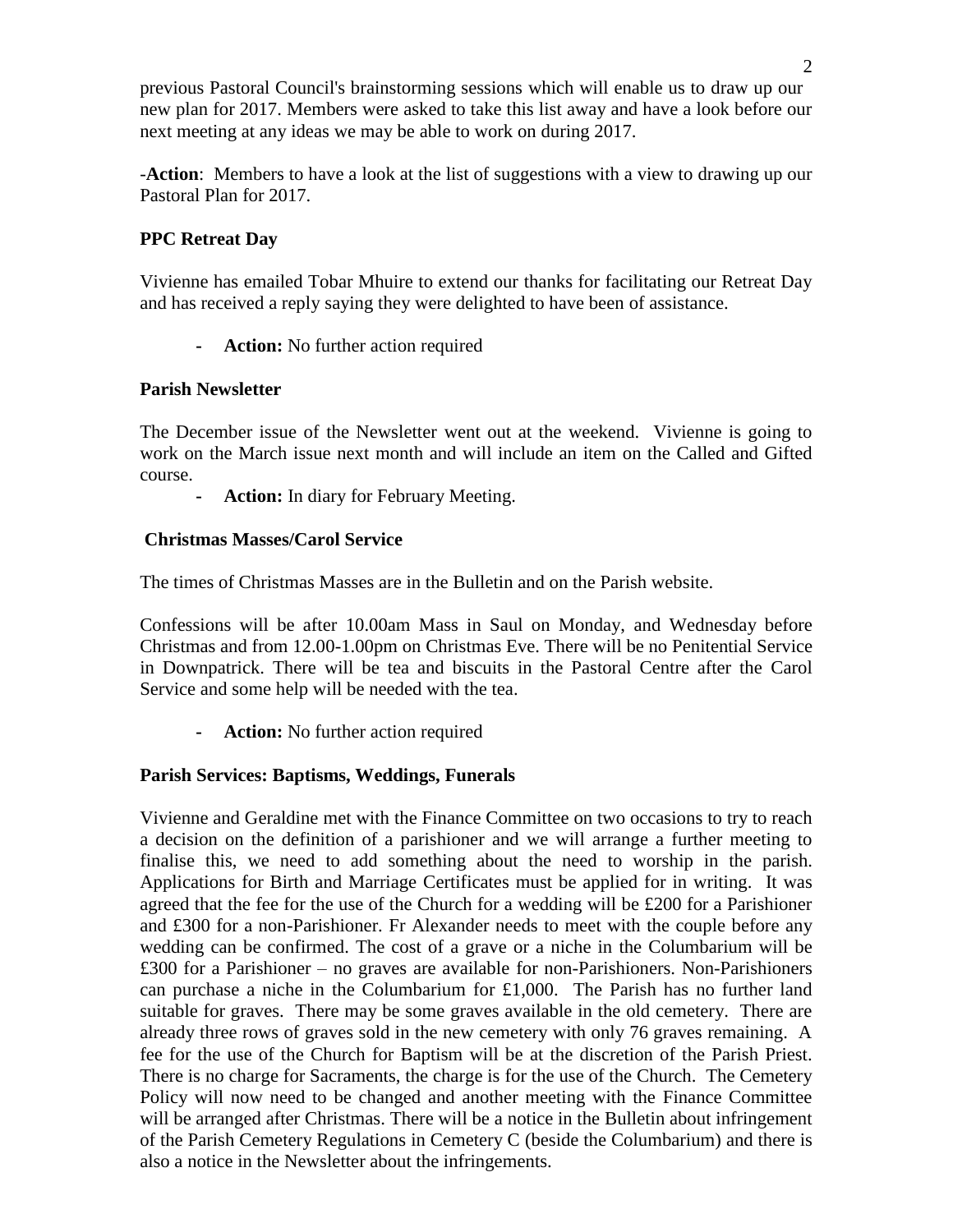- **- Action:** Further meeting with the Finance Committee to be arranged for early in the New Year.
- **- Action:** Cemetery Policy to be updated in due course.

## **Opening of Parish Pastoral Centre**

The official opening of the Pastoral Centre took place on Friday 18<sup>th</sup> November and our thanks were extended to Fr.Alan McGuckian SJ and Jim Deeds of the Living Church Office for their contribution. We now need to look at how we can fully utilise the Centre. We need to keep the momentum going to enable us to produce evidence of the use of the Centre when we reapply for planning permission again.

- **Action**: Members to consider ideas on how we can fully use the centre.

## **Eucharistic Adoration**

To mark the first anniversary of Eucharistic Adoration in the Parish Christine Prior spoke at the Masses in Saul over the weekend of  $3<sup>rd</sup>/4<sup>th</sup>$  December and Maureen Fitzsimons spoke at the Mass in Carlin. We will consider getting the P3's and P7's to come over for a short time during Adoration. The Adoration is going well and Fr Alexander extended thanks to the Committee and feels the success of the Parish is due to the Eucharistic Adoration. Paul Kelly said he had been asked to enquire about hiring a bus from Down Community Transport to enable those without transport to attend Eucharist Adoration but following discussion it was agreed that this would not be viable.

**- Action**: Consider inviting P4 and P7 to spend time at Eucharistic Adoration

## **End of Year of Mercy**

The Holy Hour marking the end of the Year of Mercy was well attended.

**- Action**: No further action required

## **5. Any Other Business**

Vivienne said this was a good time to give thanks for all that is going on in the Parish and we should be proud of what we have achieved, we have made a start and it is a learning process which will go from strength to strength and Fr Alexander felt thanks was due to everyone involved.

## **Called and Gifted course**

Fr Alexander hopes to run the Called and Gifted course in the Pastoral Centre and would like this to take place before Lent. The cost is £15 for the books. Living Church has a group which runs the course. Fr Alexander will arrange a date and then inform other parishes of the availability of the course. The course will run no matter how small a number apply. We will look at this further at our next meeting.

**- Action**: To go on Agenda for next meeting